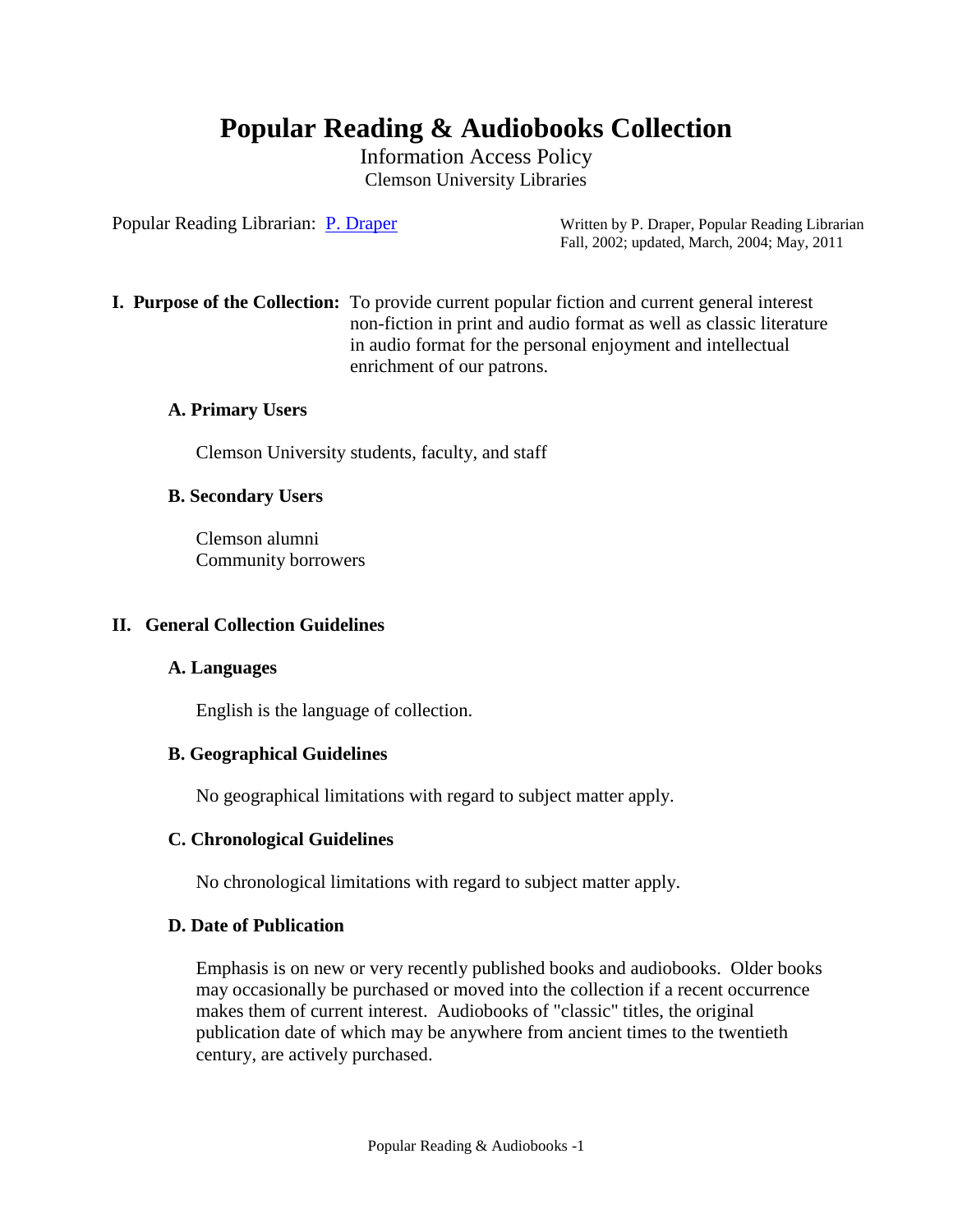# **E. Selection Criteria**

- Books Books are primarily selected from major bestseller lists (for example, the *New York Times*, NPR), winners of major literary awards (for example, Pulitzer Prize, National Book Award) and winners of major genre awards (for example, Edgar, Hugo, Nebula Award). Books judged to be in high-demand based on local or regional setting or connection, popular interest, current controversial status, or contemporary significance are also considered for selection.
- Audiobooks Criteria are the same as for books with the addition of "classic" literary titles (for example, *Canterbury Tales*, *Pride and Prejudice*, *The Great Gatsby*), contemporary and classic plays recorded by full casts, and collections of lectures by outstanding professors on subjects of general interest (for example, history, science, great religions, literature, music).

# **F. Formats**

- Books Hardbacks are preferred; paperbacks are purchased only if hardbacks are unavailable. Hardbacks will have mylar-covered book covers.
- Audiobooks Audiobooks are purchased on compact discs.

# **G. Excluded Materials**

- Research-level materials
- Most juvenile books, with the exception of books which have both adult and juvenile appeal, for example, books by J. K. Rowling, J. R. R. Tolkien, and A. A. Milne
- Faith-based self-help books or any sectarian materials of a proselytizing nature
- Titles written clearly and solely for propagandistic, sensational, or pornographic purposes (Note: a title will not be excluded because of objectionable language or vivid descriptions of sex or violence if the author is dealing realistically with his/her theme.)

# **III. Primary Subject Classifications, LC Call Numbers**

The main portion of the collection falls into PR and PS call numbers (English and American fiction), but no call numbers are excluded.